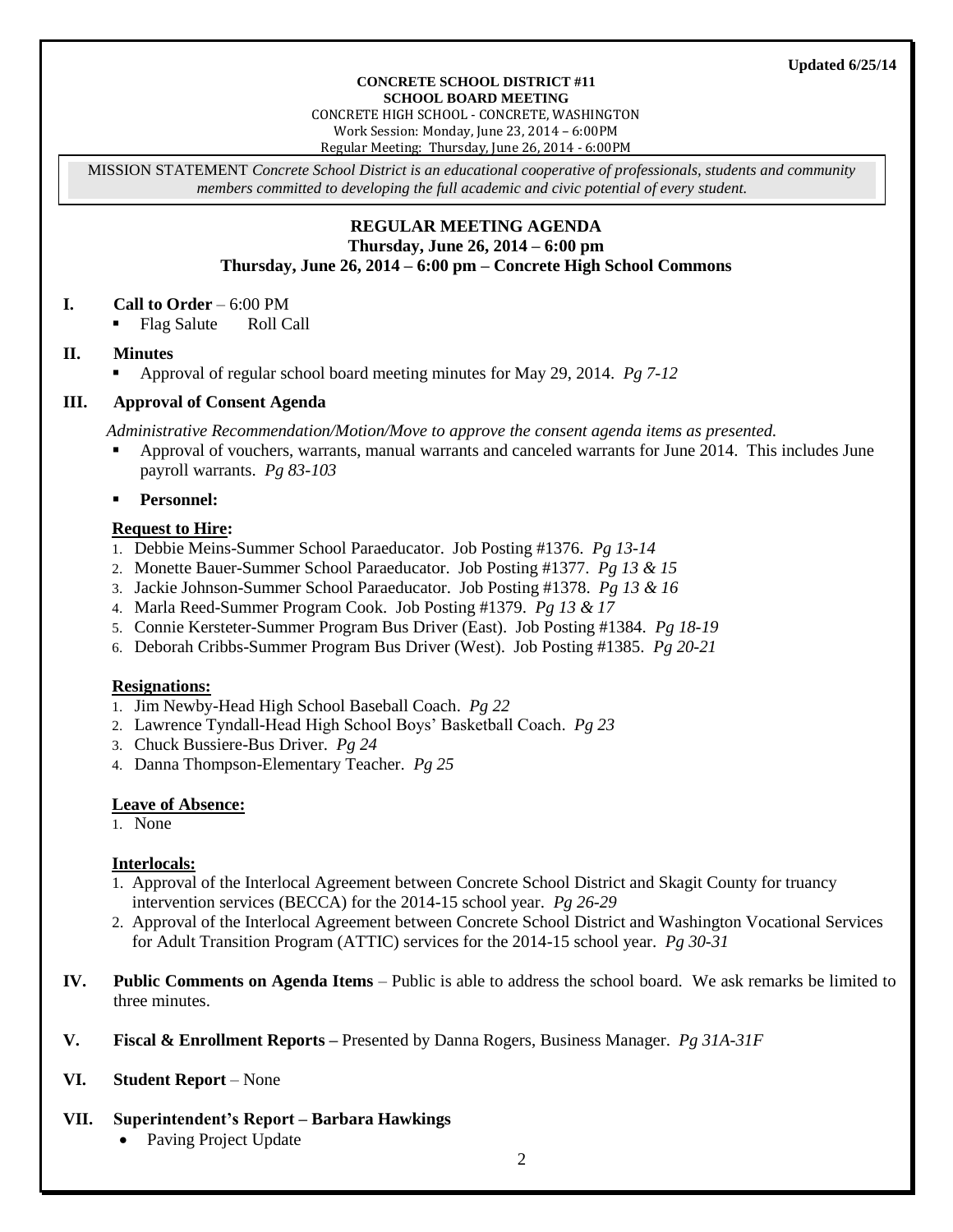#### **Updated 6/25/14**

#### **VIII. Professional Excellence – Mike Holbrook, Concrete High School Principal**

Mardi Berkhouse

#### **IX. Old Business**

- *A.* Request approval of the final reading of revised policy 2336-Required Observances (Veterans' Day, Constitution Day, Temperance and Good Citizenship Day, Disability History Month) – Barbara Hawkings. *Administrative Recommendation Action/Motion/Move to approve the final reading of revised policy 2336-Required Observances (Veterans' Day, Constitution Day, Temperance and Good Citizenship Day, Disability History Month). Pg (See May 2014 board packet)*
- *B.* Request approval of the final reading of revised policy 4215-Use of Tobacco and Nicotine Products and Delivery Devices – Barbara Hawkings. *Administrative Recommendation Action/Motion/Move to approve the final reading of revised policy 4215-Use of Tobacco and Nicotine Products and Delivery Devices. Pg (See May 2014 board packet)*
- *C.* Request approval of the final reading of revised policy 6220-Bid Requirements Barbara Hawkings. *Administrative Recommendation Action/Motion/Move to approve the final reading of revised policy 6220-Bid Requirements. Pg (See May 2014 board packet)*

#### **X. New Business**

- *A.* Request approval of standards-based report cards for grades K-6 *– Danna Thompson. Administrative Recommendation Action/Motion/Move to approve the standards-based report cards for grades K-6. Pg 32-46*
- *B.* Request approval of the Highly Capable Program for the 2014-15 school year Leilani Thomas. *Administrative Recommendation Action/Motion/Move to approve the Highly Capable Program for the 2014-15 school year. Pg 47-64*
- *C.* Request approval of engineering services provided by Harmsen & Associates for the elementary school paving project – Barbara Hawkings. *Administrative Recommendation Action/Motion/Move to approve engineering services provided by Harmsen & Associates for the elementary school paving project. Pg 65-68*
- *D.* Request approval of the 2014-15 administrators/supervisors assignments and contracts Barbara Hawkings. *Administrative Recommendation Action/Motion/Move to approve the 2014-15 administrators/supervisors assignments and contracts. Pg 69*
- *E.* Request approval of the surplus items listed for sale at the August 6, 2014 surplus sale from 9:00am-noon – Barbara Hawkings. *Administrative Recommendation Action/Motion/Move to approve the surplus items listed for sale at the August 6, 2014 surplus sale from 9:00am-noon. Pg 70-82*
- *F.* Request approval of Resolution to Invest #1121 Danna Rogers. *Administrative Recommendation Action/Motion/Move to approve Resolution to Invest #1121. Pg 82A*
- *G.* Request approval of Resolution to Invest #1122 Danna Rogers. *Administrative Recommendation Action/Motion/Move to approve Resolution to Invest #1122. Pg 82B*
- *H.* Request approval of Resolution to Invest #1123 Danna Rogers. *Administrative Recommendation Action/Motion/Move to approve Resolution to Invest #1123. Pg 82C*